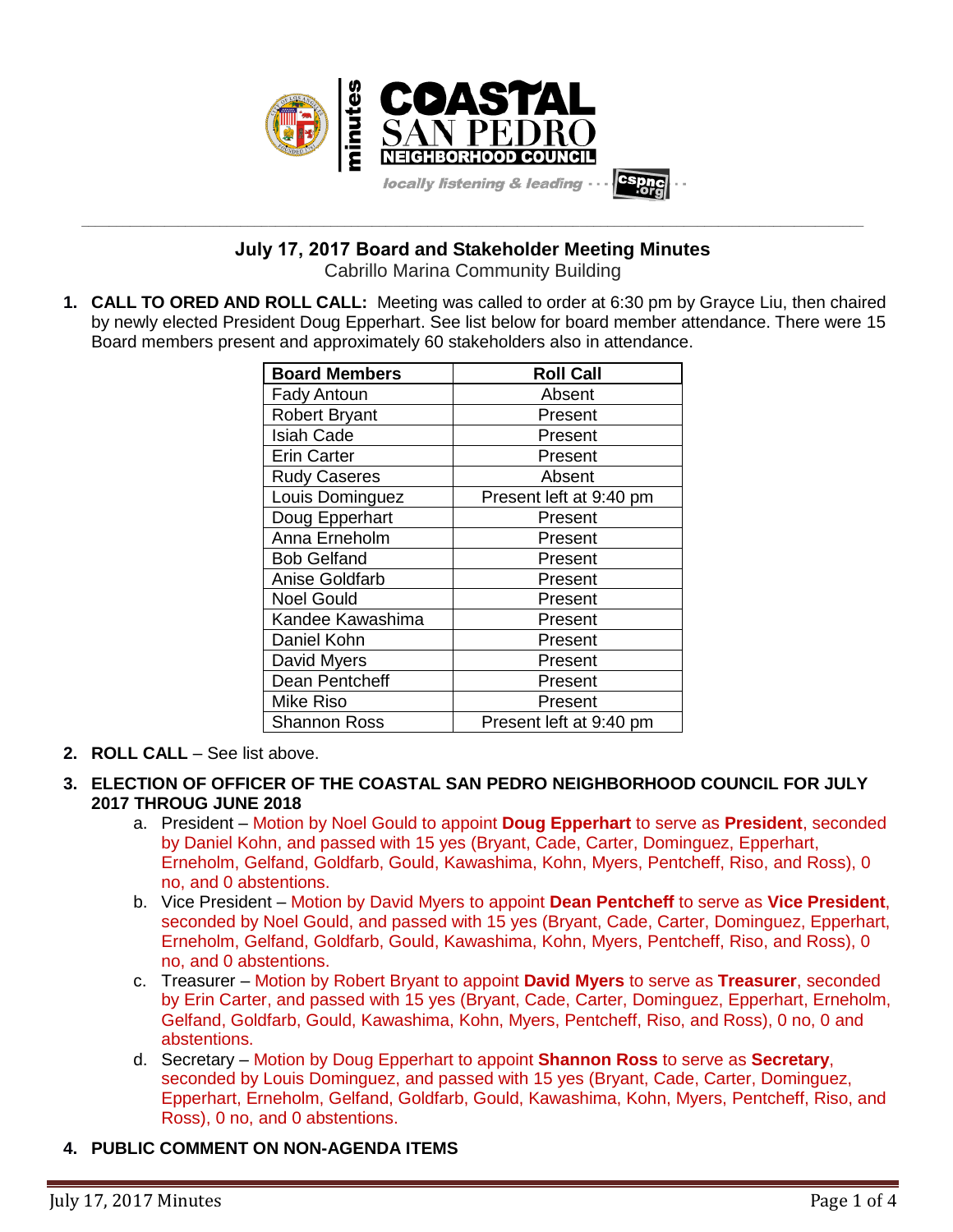- a. Allen Franz announced the annual White Point Home Tour and fund raiser on Saturday, September 9<sup>th</sup>.
- b. Trisha Murakawa provided a handout on the [Safe Sidewalks](http://www.sidewalks.lacity.org/) LA sidewalk repair program.
- c. An Unidentified stakeholder made general comments related to his displeasure with the way the board conducted itself.
- d. An Unidentified stakeholder complemented and thanked the board for the professional and civil way the meeting is being run.

### **5. BOARD MEMBER COMMENTS**

- a. Shannon Ross announced a 5k charity run for Alex's Lemonade Stand on Saturday, August  $12<sup>th</sup>$ , starting at Point Fermin Park.
- b. Mike Riso announced that on Saturday, July 29<sup>th</sup>, at 9:00 am, the Planning and Transportation Committee is meeting outside at the Wilder Annex.
- c. Bob Gelfand commented that the Neighborhood Council Emergency Preparedness Alliance is working to create a citywide plan, in conjunction with NCs and neighborhood watches, in preparation for a catastrophic event such as an earthquake.
- d. Dean Pentcheff announced that the Museum of Natural History is planning to have another BioBlitz event here in the Point Fermin soon. As the CSPNC liaison to AltaSea, he announced that AltaSea is hosting Dr. Robert Ballard's ship E/V Nautilus at Berth 58.
- e. Louis Dominguez announced that Navy Fleet Week is coming Labor Day weekend. This year the welcome party will be Wednesday August 30<sup>th</sup>, please come
- f. Anna Erneholm asked if the board would look into more locations for holding community meetings.
- **6. MINUTES**: Approval of May 16, 2017 Meeting

May 16, 2017 meeting minutes – Motion by **Dean Pentcheff** to approve the May 16, 2017 meeting minutes, seconded by **Louis Dominguez**, and passed with 14 yes (Bryant, Cade, Carter, Dominguez, Epperhart, Erneholm, Goldfarb, Gould, Kawashima, Kohn, Myers, Pentcheff, Riso, and Ross), 0 no, and 1 abstention (Gelfand).

June 12, 2017 meeting minutes – Motion by **Dean Pentcheff** to approve the June12, 2017 meeting minutes, seconded by **Louis Dominguez**, and passed with 13 yes (Bryant, Cade, Carter, Dominguez, Epperhart, Erneholm, Goldfarb, Gould, Kawashima, Kohn, Myers, Riso, and Ross), 0 no, and 2 abstentions (Gelfand and Pentcheff).

Regular meeting recessed at 7:00 pm to convene Governing Board Special Meeting.

Regular meeting reconvened at 8:40 pm.

### **7. MOTION TO RESCIND CHANGES TO STANDING RULES MADE ON 1 JULY 2017 AND TO AMEND STANDING RULES REGARDING CHANGES TO STANDING RULES**

Amendment to Agenda item 7. *Motion to rescind changes to Standing Rules made on 1 July 2017 and to amend Standing Rules regarding changes to Standing Rules*

Amend by striking the text of the action clause shown in strikethrough and replacing with the following text: *Be it resolved,* that the Coastal San Pedro Neighborhood Council (CSPNC) rescinds its July 1 2017 approval of the Standing Rules. Any changes to Standing Rules will be made through the Rules and Bylaws Committee, with proper notification of such changes in compliance with the Brown Act. Furthermore, stakeholder input will be encouraged during considered changes before rules are brought forward to a CSPNC Board and Stakeholder meeting, where amended rule will be subject to public comment and full Board vote.

the Coastal San Pedro Neighborhood Council shall amend Standing Rule "1. Governing Board Meeting Agenda" by adding the text in **bold underline** and deleting the text in strikethrough:

The purpose of the Agenda Meeting is to determine which items will be placed on the Governing Board agenda. The Agenda Meeting shall be at least one week prior to each Governing Board meeting. The Governing Board may choose a different date at its discretion.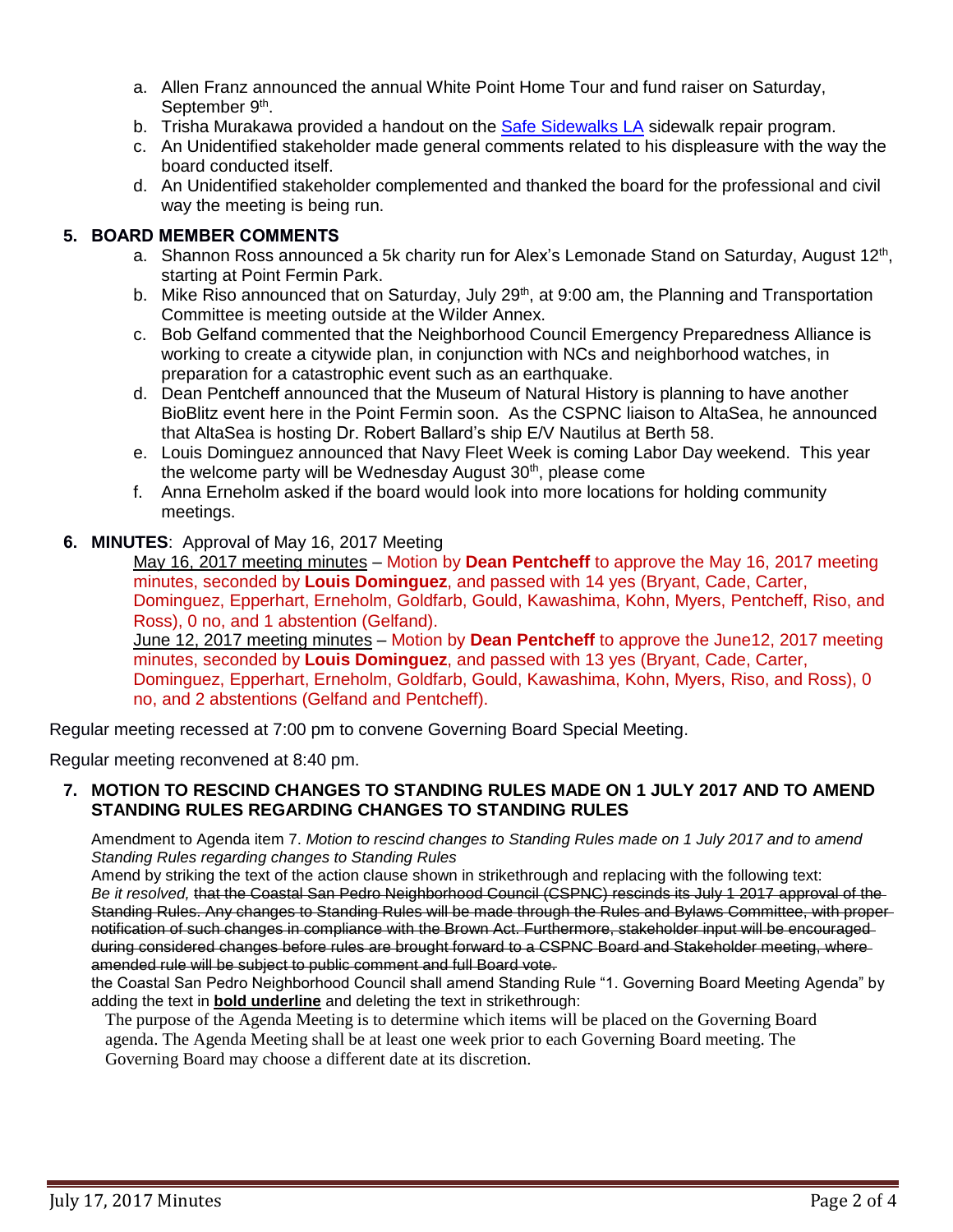A quorum for the purpose of transacting business shall be three, at least one of whom must be a Governing Board member. All Governing Board members and stakeholders **committee chairpersons (or vicechairpersons in the chairperson's absence)** present at the meeting may vote. In the event of a lack of quorum, it shall be the responsibility of the Vice President to schedule another Agenda Meeting. If an agenda cannot be developed prior to 72 hours before the Governing Board meeting, the Governing Board meeting shall be postponed by one week.

The Vice President shall preside at Agenda Committee Meetings. In his or her absence, the stakeholders **voting members** present at the start of the meeting shall elect a chair to preside at that Agenda Meeting. It shall be the responsibility of the chair of the Agenda Meeting to prepare the Board Meeting agenda and forward it to the Secretary.

All motions should be submitted in writing. Imprecise motions may be reworded for clarity at the Agenda Meeting or referred back to the individual or group submitting the motion. Motions originating in the Agenda Meeting that do not come from committees must include the name of the Governing Board-

member who will move the motion in **be moved and seconded at** the Governing Board meeting. **Motion** by **Dean Pentcheff** to amend the motion as delineated above, seconded by **Robert Bryant**, and passed with 8 yes (Bryant, Cade, Gelfand, Goldfarb, Gould, Kohn, Pentcheff, and Riso), 4 noes (Dominguez, Erneholm, Myers, and Ross), 3 abstentions (Carter, Epperhart, and Kawashima). **Motion** by **Doug Epperhart** to approve motion as amended above, seconded by **Robert Bryant**, and passed with 9 yes (Bryant, Cade, Carter, Gelfand, Goldfarb, Gould, Kawashima, Kohn, and Pentcheff), 1 no (Dominguez), 5 abstentions (Epperhart, Erneholm, Myers, Riso, and Ross).

**8. MOTION TO AMEND STANDING RULES REGARDING THE BEGINNING OF BOARD MEETINGS** Resolved, the Coastal San Pedro, Neighborhood Council will open every *board* meeting with *a voluntary opportunity to say* the Pledge of Allegiance immediately followed by Public Comment. Every meeting will also conclude with Public Comment before adjournment.

**Motion** by **Robert Bryant** to amended the motion to add the word (see above) *…board…*, seconded by **David Myers**, and passed with 12 yes (Bryant, Cade, Carter, Dominguez, Erneholm, Goldfarb, Gould, Kawashima, Myers, Pentcheff, Riso, and Ross), 0 no, 3 abstentions (Epperhart, Gelfand, and Kohn). **Motion** by **Anise Goldfarb** to refer the issue to the Rules and Bylaws Committee, seconded by **Bob**  Gelfand, and failed with 2 yes (Gelfand and Goldfarb), 11 noes (Bryant, Cade, Carter, Dominguez, Gould, Kawashima, Kohn, Myers, Pentcheff, Riso, and Ross), and 2 abstentions (Epperhart, and Erneholm). **Motion** by **Dean Pentcheff** to table the motion, seconded by **Robert Bryant**, and passed with 15 yes (Bryant, Cade, Carter, Dominguez, Epperhart, Erneholm, Gelfand, Goldfarb, Gould, Kawashima, Kohn, Myers, Pentcheff, Riso, and Ross), 0 no, and 0 abstentions.

**Motion** by **Dean Pentcheff** to take the motion from the table, seconded by **Noel Gould**, and passed with 8 yes (Bryant, Cade, Gelfand, Goldfarb, Gould, Kohn, Pentcheff, and Riso), 4 noes (Dominguez, Erneholm, Myers, and Ross), 3 abstentions (Carter, Epperhart, and Kawashima).

**Motion** by **Dean Pentcheff** to amended the motion to add the words (see above) *…a voluntary opportunity to say…*, seconded by **Noel Gould**, and passed with 9 yes (Bryant, Cade, Carter, Gelfand, Goldfarb, Gould, Kawashima, Kohn, and Pentcheff), 1 no (Dominguez), 5 abstentions (Epperhart, Erneholm, Myers, Riso, and Ross).

**Motion** by **Louis Dominguez** to approve the motion as amended, seconded by **Robert Bryant**, and passed with 8 yes (Bryant, Cade, Carter, Dominguez, Myers, Pentcheff, Riso, and Ross), 6 noes (Erneholm, Gelfand, Goldfarb, Gould, Kawashima, and Kohn), 1 abstentions (Epperhart).

### **9. MOTION TO INQUIRE INTO DELIVERY OF FUNDS ALLOCATED IN FY2017 NEIGHBORHOOD PURPOSE GRANTS**

Motion by **Robert Bryant** to approve an inquire into delivery of funds allocated in FY2017 Neighborhood Purpose Grants, seconded by **David Myers**, and passed with 13 yes (Bryant, Cade, Carter, Epperhart, Erneholm, Gelfand, Goldfarb, Gould, Kawashima, Kohn, Myers, Pentcheff, and Riso), 0 no, 0 abstentions, and 2 left meeting early (Dominguez and Ross).

# **10. MOTION TO PURCHASE A FLAG OF THE UNITED STATES OF AMERICA**

Motion by **Robert Bryant** to approve the purchase of a flag of the United States of America, seconded by **David Myers**, and passed with 13 yes (Bryant, Cade, Carter, Epperhart, Erneholm, Gelfand, Goldfarb, Gould, Kawashima, Kohn, Myers, Pentcheff, and Riso), 0 no, 0 abstentions, and 2 left meeting early (Dominguez and Ross).